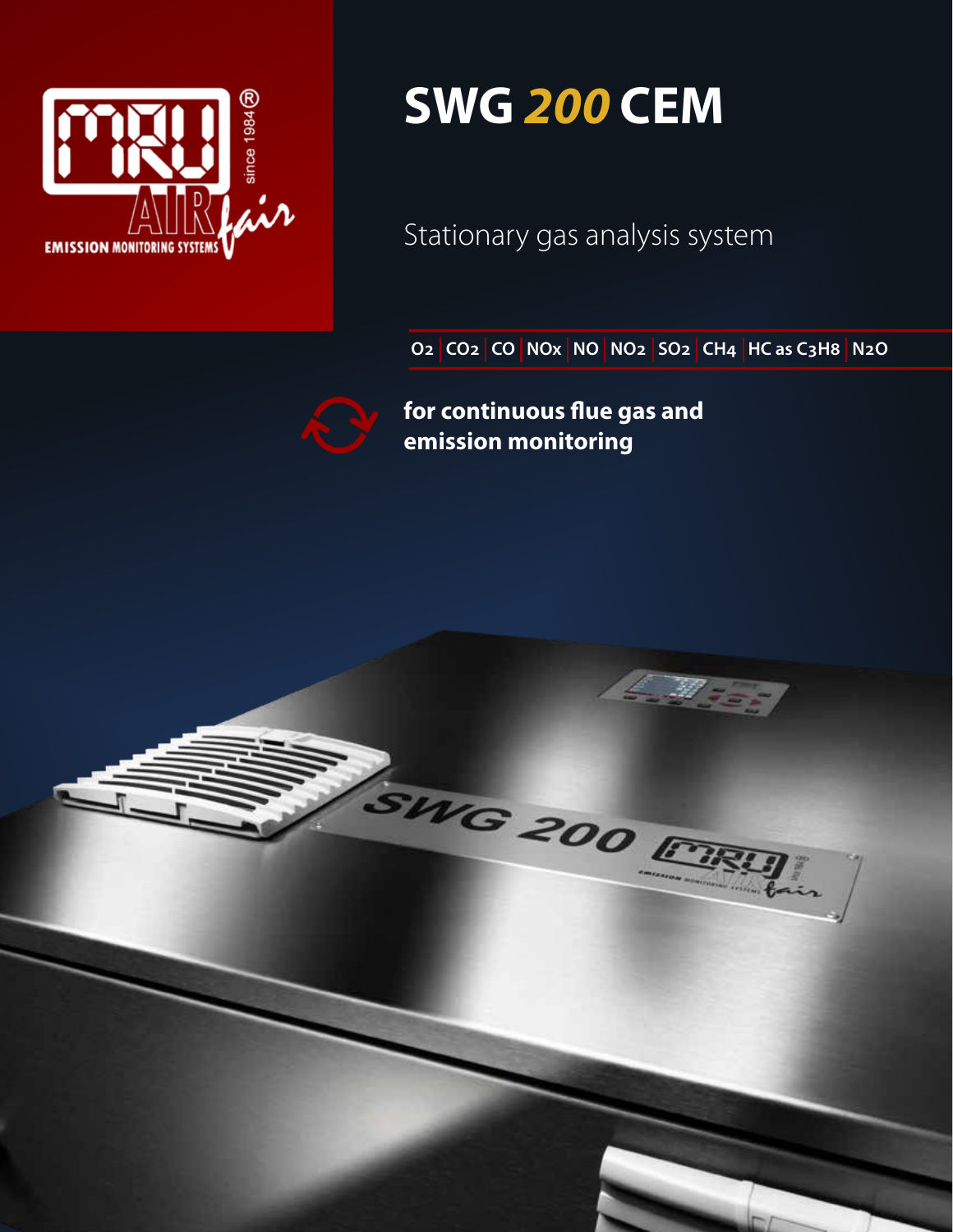### **SWG** *200* **CEM** HIGH END 24/7 gas analysis

**With SWG 200 CEM (Continuous Emission Monitoring) we offer you a cost-effective, reliable system for emission and combustion monitoring.**

#### **Suitable for various industrial sectors:**

Diesel engines, methane/natural gas boilers, landfill gas/bio-gas CHPs, bagasse and biomass boilers and others

#### **Simultaneous infrared analysis of up to 8 flue gas components is possible:**

#### **We offer you these special advantages:**

- Use of optimized NDIR technology with improved accuracy and without zero offset
- measurement with an electrochemical or a paramagnetic sensor
- atic zeroing using clean ambient air
- atomatic calibration for up to 4 gas cylinders
- stage Peltier gas cooler with 2 automatic condensate pumps
- Cold/dry gas sampling with low sample flow volume of only 1 l/min.

| <b>Gas measurement NDIR</b>   |                 | Measuring range min/max | <b>Resolution</b> | <b>Repeatability</b>       |
|-------------------------------|-----------------|-------------------------|-------------------|----------------------------|
| <b>NO</b>                     | Nitric oxide    | $0200/4,000$ ppm        | $0.1$ ppm         | $±$ 2 ppm or 1 % reading   |
| <b>NO<sub>2</sub></b>         | Nitric dioxide  | $0150/500$ ppm          | $0.1$ ppm         | $± 1$ ppm or 1 % reading   |
| SO <sub>2</sub>               | Sulfur dioxide  | $0200/4,000$ ppm        | $0.1$ ppm         | $±$ 2 ppm or 1 % reading   |
| CO <sub>2</sub>               | Carbon dioxide  | $040\%$                 | 0.01 Vol%         | $\pm$ 0.2 % or 1 % reading |
| CO.                           | Carbon monoxide | $0200/10,000$ ppm       | $0.1$ ppm         | $±$ 2 ppm or 1 % reading   |
| <b>N2O</b>                    | Nitrous oxide   | $0100/500$ ppm          | $0.1$ ppm         | $±$ 2 ppm or 1 % reading   |
| CH <sub>4</sub>               | Methane         | $0500/10,000$ ppm       | $0.1$ ppm         | ± 10 ppm or 1 % reading    |
| C <sub>3</sub> H <sub>8</sub> | Propane         | $0200/5,000$ ppm        | $0.1$ ppm         | $±$ 2 ppm or 1 % reading   |

- Stainless steel cabinet for industrial environment
- 3.5" TFT color display, incl. keypad and standard RS 485 interface (Modbus RTU)
- Indoor installation, preferably air-conditioned
- **Outdoor installation with sun and rain protection** and low dust site

## **The device in detail**

An overview of the special features

### **Cabinet**

#### **Gas conditioning**

- Different probes, depending on the condition
- the gases to be analyzed (low-dust, high-dust and
- compact probe with heating hose)
- Heated (and unheated) gas sampling lines
- up to 262 foot (80 m) length for up to 2 measuring points
- **Efficient gas filtration by sintered PTFE particle filters**
- Int. flow monitoring with alarm indication on the display
- Filtering of the gas to protect the internal flow sensor

#### **Measurement technology**

- Choice of 4-gas, 6-gas or 8-gas infrared
- (NDIR) measurement modules
- Electrochemical or paramagnetic  $O<sub>2</sub>$  sensor
- Direct and continuous measurement with pressure
- and temperature compensation
- Electrochemical  $H_2$  and  $H_2S$  measurement
- Controlled dosage and injection of 10 % phosphoric acid
- for reliable, precise measurement of  $SO<sub>2</sub>$  and  $NO<sub>2</sub>$

#### **Data communication**

**SWG 200 CRU** 

- I/O module with 4-channel analog output 4 ... 20 mA
- and 2 relays (NO contacts) incl. external control via
- 4 contacts and 4-channel analog input 4 ... 20 mA
- **Profibus, Ethernet, USB, SD card**
- PC software "MRU4Win":
- visualize measurement data, manage, export and print